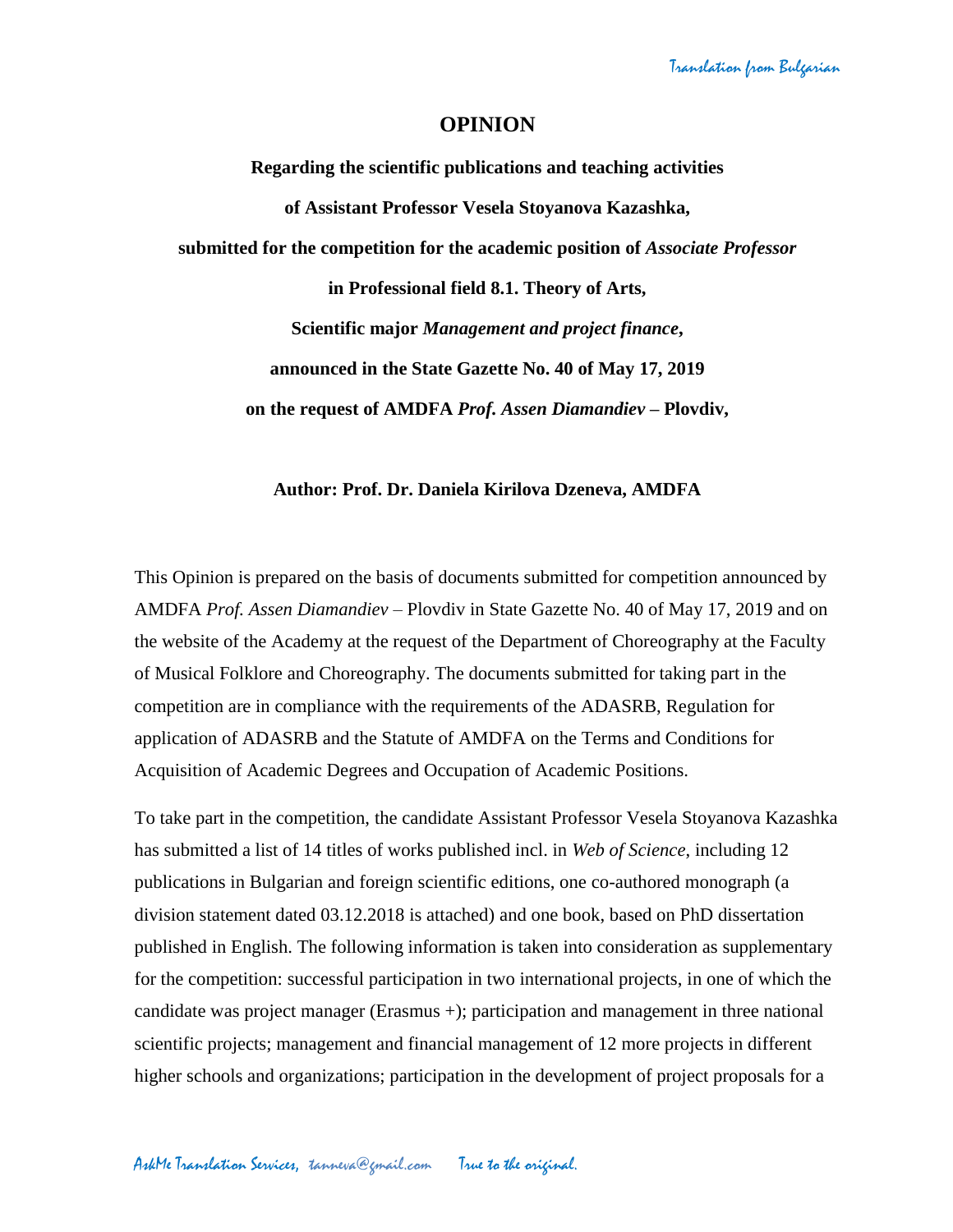total of 11 projects (again in part - management and financing) at AMDFA *Prof. Assen Diamandiev* – Plovdiv.

Vesela Kazashka was born in Plovdiv in 1971. She graduated from the National high school of commerce in Plovdiv. She obtained two consecutive master's degrees in Bulgarian language and Russian language and in Macroeconomics at Plovdiv University *Paisii Hilendarski*. In 2014, she defended her doctoral degree with a dissertation on *"Positive stigmas to people with disabilities"*. Over the years, the applicant extended her qualifications and capacity with an internship at Tula State University of Psychology and Pedagogy, Russia. She has attended various trainings abroad: at the *Pushkin* Institute in Moscow, Russia; at the Norwegian University of Science and Technology in Trontheim, Norway; at the University of Bucharest, Romania; in Barcelona, Spain; in Florence, Italy. She is a member of the European network of researchers - EURAXESS since 2010 until now and of the Union of Scientists in Bulgaria. Assistant Professor Vesela Kazashka, PhD, has been successfully working in the higher education system for more than 20 years now. Her teaching and pedagogical activity and the serious administrative commitments she undertakes predetermine both her personal achievements and the benefits for the institutions in which he works. Her national and international projects, related to scientific and artistic activities, provide opportunities for dozens of students and doctoral students to demonstrate their talents. She has established good contacts with scientific teams from Sofia University *Kliment Ohridski*, Plovdiv University *Paisii Hilendarski*, New Bulgarian University and BAS. At AMDFA *Prof. Assen Diamandiev* – Plovdiv Vesela Kazashka teaches the courses *Financial Management and Control*, *Inclusive Education* and *Russian Language*.

I appreciate the current habilitation, not only as a candidate's professional promotion, but also as a commitment to the activities of the Department of *Choreography* and the entire AMDFA team. The extensive professional experience and consistent and thorough scientific research of Assist. Prof. Vesela Kazashka, PhD, predetermine the achievement of definite theoretical and practical contributions. On the eve of Plovdiv – European Capital of Culture 2019 the candidate participated in the research and analysis of the specific profile (according to jurisdiction) of 105 art-organizations from the city. The developed *System of Financial Management and Control* is beneficial for the majority of cultural institutes and NGOs, and